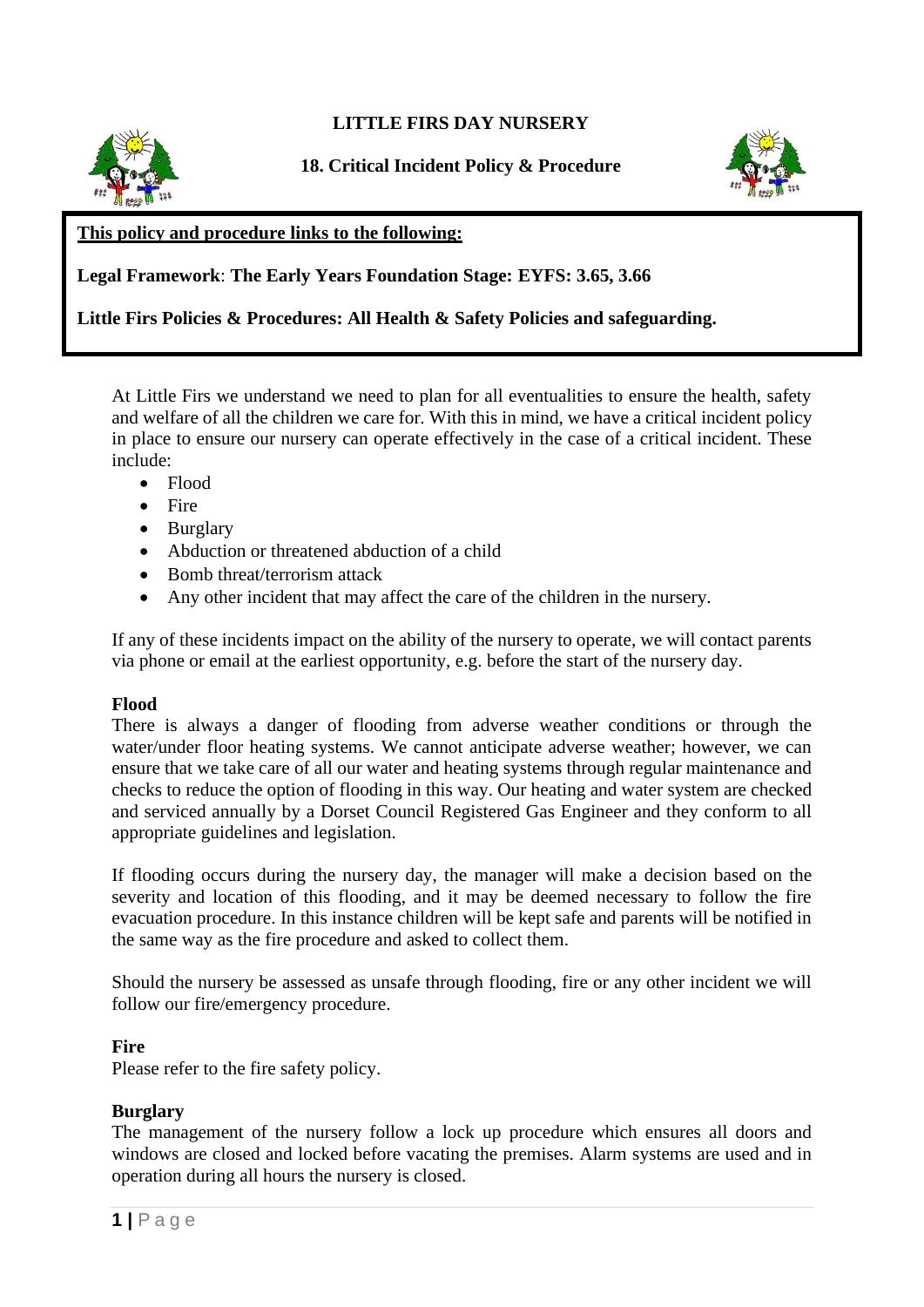The management will always check the premises as they arrive in the morning. Should they discover that the nursery has been broken into they will follow the procedure below:

- Dial 999 with as many details as possible, i.e. name and location, details of what you have found and emphasise this is a nursery and children will be arriving soon
- Contain the area to ensure no-one enters until the police arrive. The staff will direct parents and children to a separate area as they arrive. If all areas have been disturbed staff will follow police advice, including following the flood procedure to ensure the safety of the children
- The manager on duty will help the police with enquiries, e.g. by identifying items missing, areas of entry etc.
- A management will always be available during this time to speak to parents, reassure children and direct enquires
- Management will assess the situation following a theft and ensure parents are kept up to date with developments relating to the operation of the nursery.

## **Abduction or Threatened Abduction of a Child**

We have secure safety procedures in place to ensure children are safe while in our care, including safety from abduction. Staff must always be vigilant and report any persons lingering on nursery property immediately. All doors and gates to the nursery are locked and cannot be accessed unless staff members allow individuals in. Parents are reminded on a regular basis not to allow anyone into the building whether they are known to them or not. Visitors and general security are covered in more detail in the supervision of visitor's policy.

Children will only be released into the care of a designated adult; see the arrivals and departures policy for more details. Parents are requested to inform the nursery of any potential custody battles or family concerns as soon as they arise, so the nursery can support the child. The nursery will not take sides in relation to any custody battle and will remain neutral for the child. If an absent parent arrives to collect their child, the nursery will not restrict access **unless** a court order is in place. Parents are requested to issue the nursery with a copy of these documents should they be in place. We will consult legal advice with regards to any concerns over custody and relay any information back to the parties involved.

If a member of staff witnesses an actual or potential abduction from nursery, we follow these procedures immediately:

- The police must be called immediately
- The staff member will notify management immediately and the manager will take control
- The parent(s) will be contacted
- All other children will be kept safe and secure and calmed down where necessary
- The police will be given as many details as possible including details of the child, description of the abductor, car registration number if used, time and direction of travel if seen and any family situations that may impact on this abduction.

## **Bomb Threat/Terrorism Attack**

If a bomb threat is received at the nursery, the person taking the call will record all details given over the phone as soon as possible and raise the alarm as soon as the phone call has ended. The management will follow the fire evacuation procedure to ensure the safety of all on the premises and will provide as much detail to the emergency services as possible.